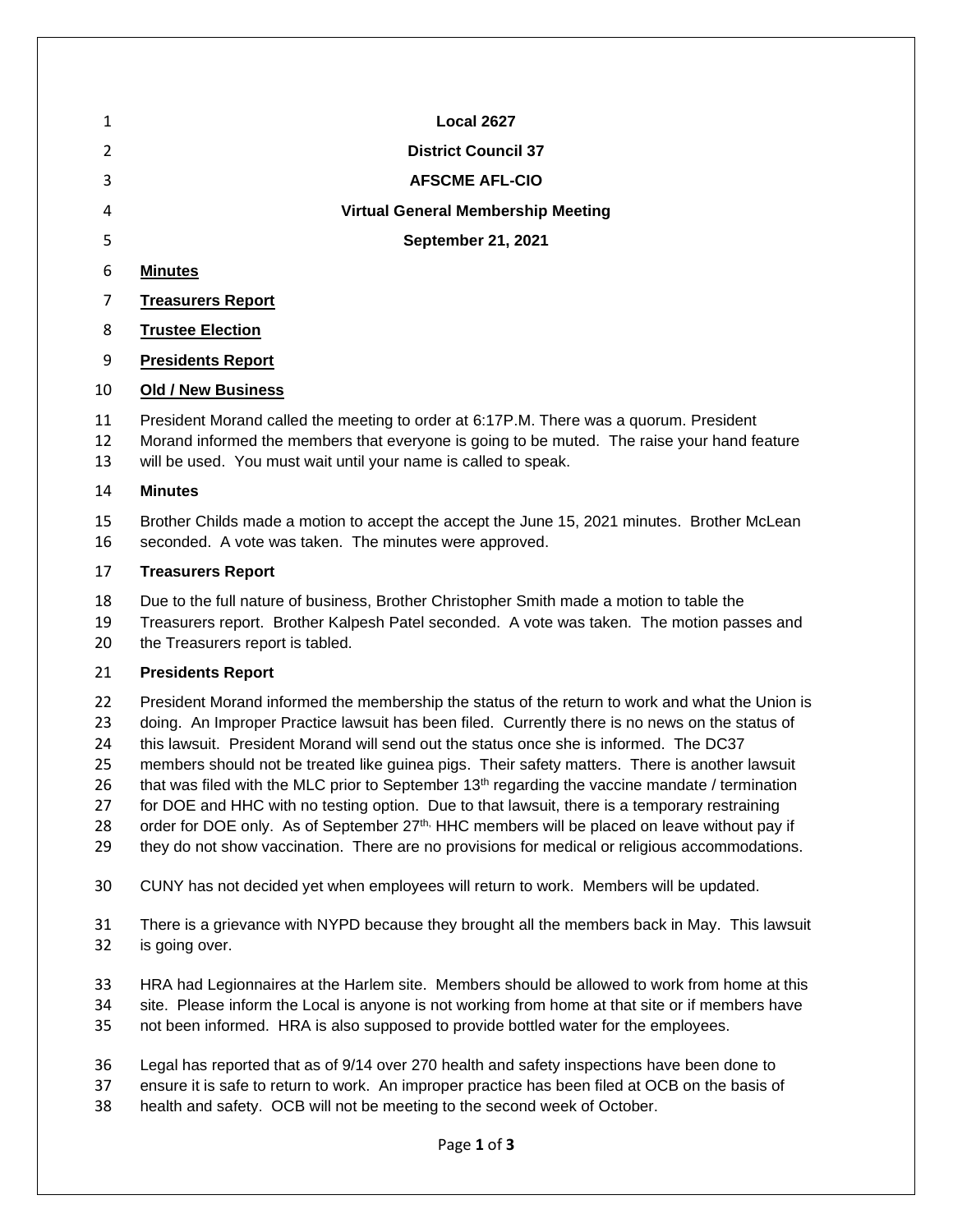- There is a City Council meeting on 9/30. The Union is looking for people to testify regarding mandates. This is for HHC only.
- FDNY and other agencies are stating that they cannot bring member's back full time. The
- members should inform the Local if their agency is not prepared i.e., no running water, not clean,
- no AC, etc. If this is the situation request a safety and health inspection.
- President Morand opened the floor for questions. She read and answered questions in the chat.
- There was discussion regarding paid family leave, return to work, covid exposure, vaccination
- rate and infection at the agency level. If you are vaccinated and do not show symptoms you are
- required to report to work. There was a lot of discussion.
- The reason that there was a delay regarding the time it took DC37 to file the lawsuits was due because the Mayor went to the press and contraindicated what he told the Unions.
- Sister Leibowitz informed the membership that if members are being told that reasonable
- accommodations are only being given for covid that is not correct. They should let the union
- know. There is a lot of questionable things going on now and it is important to speak to the union.
- President Morand went back to answering chat questions.
- Regarding being promoted to a CSM and not passing probation: can the member go back to their
- old title. It depends on what agencies are involved and the length of separation of service. You need to talk to the Local. This can also affect your longevity.
- Question about the salary increase. New hires are hired at a 15% salary reduction. The bump up to the incumbent rate happens after 2 years. If you are higher than the base you may not get the
- bump up. The next increase would be the longevity increases.
- Question regarding the social distance barriers being taken down and the lack of social distancing
- requirements being a part of the lawsuits filed. President Morand will check up on that and there
- are safety and health inspections scheduled at the sites that have been reporting this. There was
- discussion. David Boyd stated that the only mandate in place is the mask mandates.
- 64 Question regarding CUNY IT Support Exams. For CUNY members only. On September 15<sup>th</sup> CUNY released the IT Support Assistant exam due to the Local filing a lawsuit. The first exam from CUNY is the IT Support Assistant. If any CUNY Member does not have a permanent title, they MUST take this exam, this includes members with a higher title. If members do not take this exam, they can find themselves bumped or terminated. This exam is going to be the only exam that is open competitive. If members are IT Senior Associates without a permanent title, they MUST take this exam. Next year the IT Assistant exam will be promotional only. The other exams will be promotional only as well. Members should verify with HR to make sure they are permanent. President Morand explained in detail at what point members should take these exams while provisional in higher titles.
- Any member who passed an exam and is not getting picked up should let their agency know they are on the list. The Local cannot make an Agency pick a specific member off of the list.
- Question from a member working in HRA regarding not getting tested and reasonable
- accommodation: If you don't get tested, you are placed on leave without pay. If anyone gets